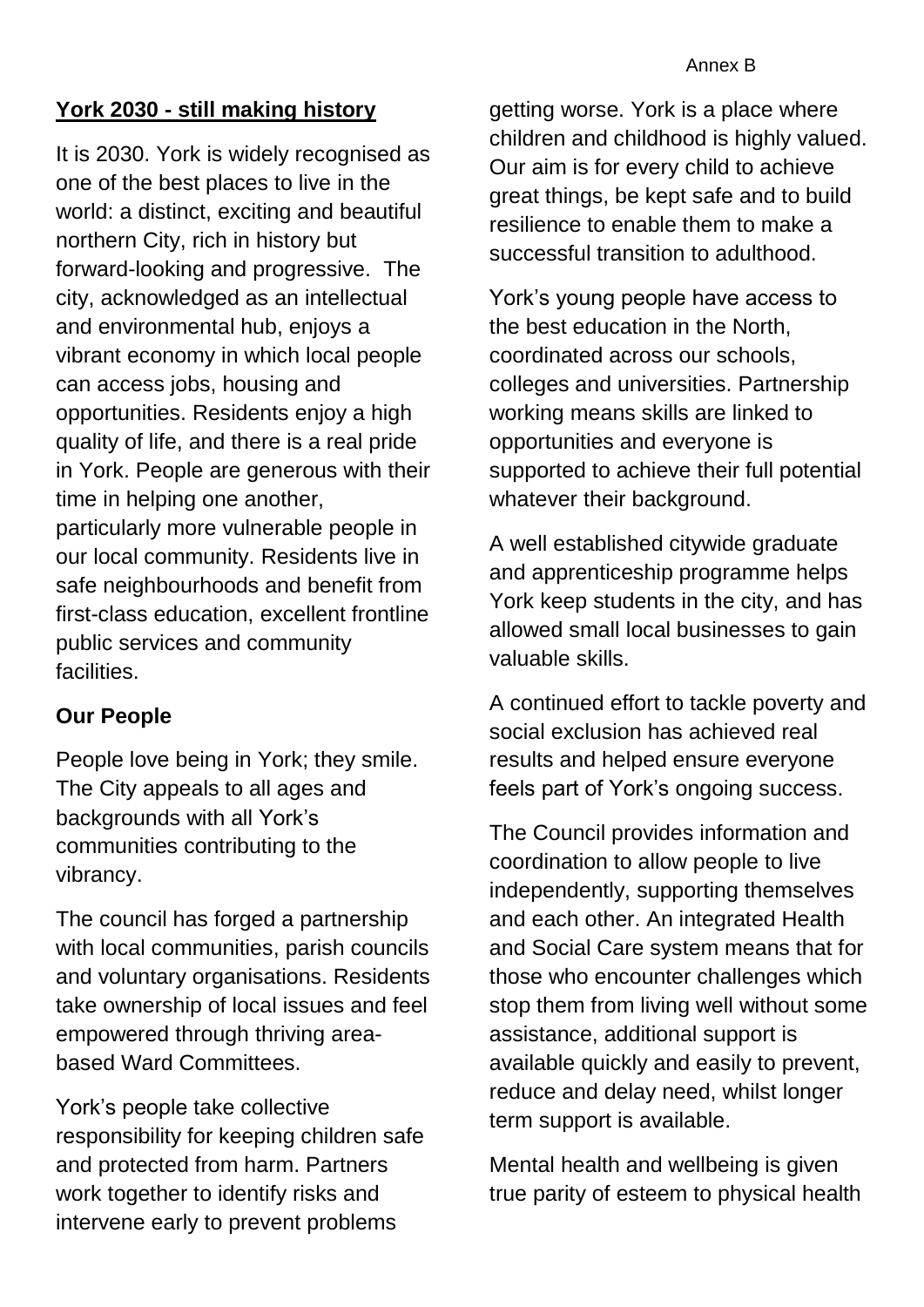in all services and organisations across York.

## **Our Place**

York has creatively used its heritage and unique assets to cement its reputation as a distinct, exciting and beautiful northern City.

The city has reclaimed its railway past with York Central delivering a new sustainable business and cultural community. Significant new quality office space has allowed businesses small and large to flourish and enabled a shift to higher paid jobs.

Through the council's effective partnership with the Business Improvement District and private sector, York has been protected and enhanced. High quality developments including York Central have been delivered and are occupied by high value employers. These projects have been developed with long term sustainability in mind, improving the attractiveness of the City while maintaining its unique identity and culture. Millions of visitors from around the world continue to flock to York.

Through the delivery of these key projects, we have grown our business rates base and this has allowed us to invest in key priorities including supporting economic growth, such as improvements to the Outer Ring Road and to deliver York's new Southern Gateway. With a station regeneration the 'Kings Cross of the North' - and

recently completed High Speed links, businesses and residents can access other major cities in the country in less than 90 minutes.

Sustainability is at the heart of the city, and continuing investment in local transport means York now has the highest proportion of people using sustainable transport in the north with a resulting improvement in air quality and congestion.

The challenges of climate change and flooding are recognised. Local businesses and organisations have joined the council in signing up to the 'One Planet York' framework, promoting zero waste and zero carbon outcomes. Recycling has rocketed and with emissions falling, York is rightly recognised as the Greenest City in the North.

We have world-class cultural, retail and leisure opportunities, including the sports facilities at York's Community Stadium. District centres from Haxby to Bishopthorpe Road to Acomb Front Street thrive.

An evidence-based Local Plan has seen new housing built across the city, but the historic character of York and its Green Belt setting has been protected and enhanced with newly created strays and open spaces. Strong partnerships between developers and local communities have ensured that new housing is environmentally sustainable and blends successfully with existing